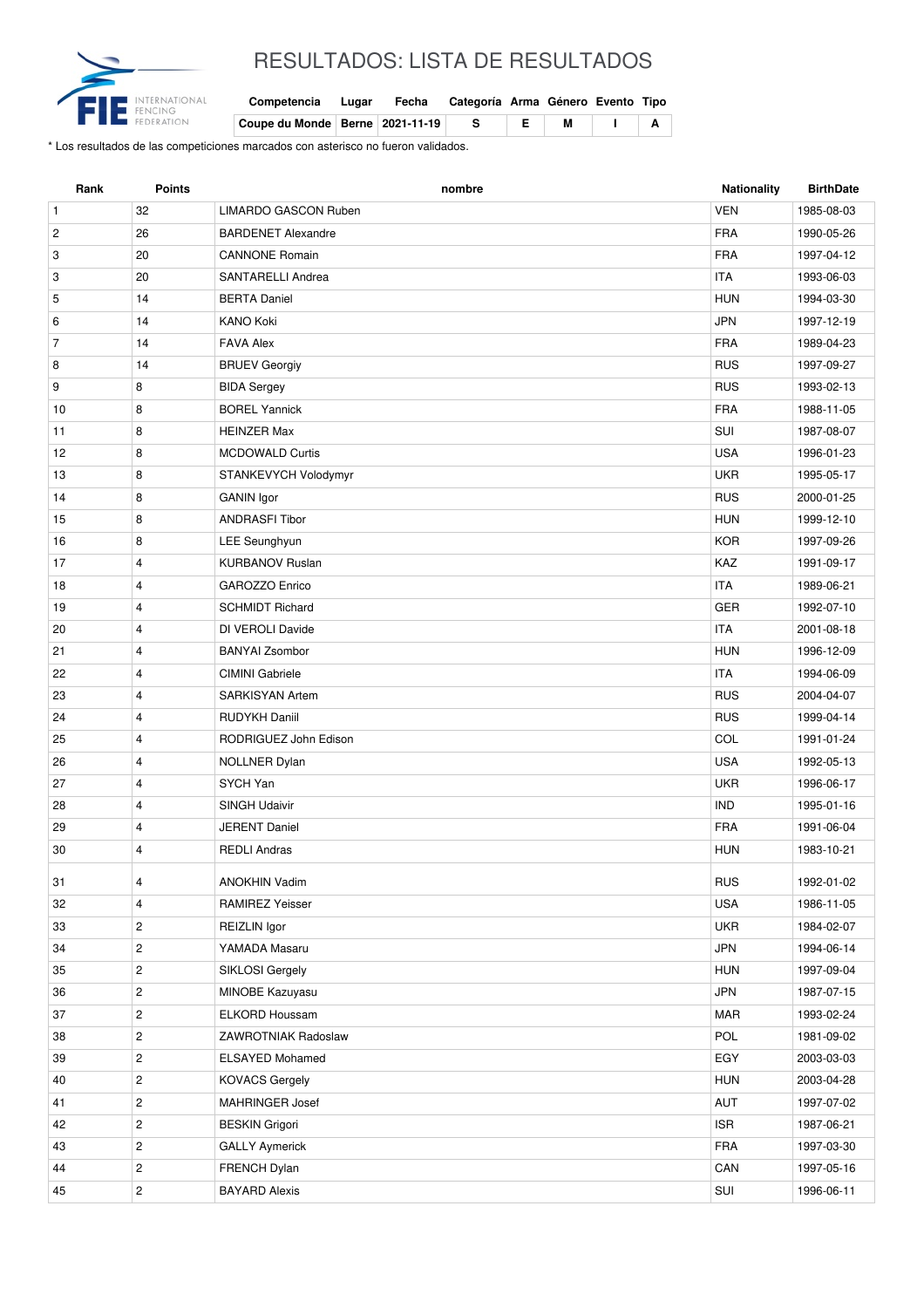| Rank | Points         | nombre                             | <b>Nationality</b> | <b>BirthDate</b> |
|------|----------------|------------------------------------|--------------------|------------------|
| 46   | $\overline{c}$ | <b>KOCH Mate Tamas</b>             | <b>HUN</b>         | 1999-07-18       |
| 47   | $\mathbf{2}$   | FARDZINOV Alan                     | <b>RUS</b>         | 1995-08-09       |
| 48   | $\overline{2}$ | <b>SUKHOV Pavel</b>                | <b>RUS</b>         | 1988-05-07       |
| 49   | $\overline{c}$ | <b>CUOMO Valerio</b>               | <b>ITA</b>         | 1998-04-18       |
| 50   | $\overline{2}$ | FAFARD Fynn                        | CAN                | 2000-04-08       |
| 51   | $\overline{c}$ | <b>SVICHKAR Roman</b>              | <b>UKR</b>         | 1993-06-18       |
| 52   | $\overline{c}$ | <b>KONGSTAD Conrad Seibaek</b>     | <b>DEN</b>         | 1997-02-11       |
| 53   | $\overline{2}$ | YASSEEN Mohamed                    | EGY                | 2004-01-05       |
| 54   | $\overline{2}$ | <b>BRINKMANN Marco</b>             | <b>GER</b>         | 1997-04-12       |
| 55   | $\overline{2}$ | <b>TULEN Rafael</b>                | <b>NED</b>         | 1997-06-01       |
| 56   | $\overline{c}$ | <b>ASAMI Seiya</b>                 | <b>JPN</b>         | 2002-10-28       |
| 57   | $\mathbf{2}$   | <b>VUORINEN Niko</b>               | <b>FIN</b>         | 1989-06-08       |
| 58   | $\overline{2}$ | <b>RUBES Martin</b>                | CZE                | 1996-09-16       |
| 59   | $\overline{c}$ | VAN NUNEN David                    | <b>NED</b>         | 1995-07-17       |
| 60   | $\mathbf{2}$   | <b>GLAZKOV Nikita</b>              | <b>RUS</b>         | 1992-04-16       |
| 61   | $\overline{2}$ | <b>ALEXANIN Dmitriy</b>            | KAZ                | 1991-12-18       |
| 62   | $\overline{2}$ | <b>HADZIC Alen</b>                 | <b>USA</b>         | 1991-11-15       |
| 63   | $\overline{2}$ | KESZTHELYI Zsombor                 | <b>HUN</b>         | 2002-12-10       |
| 64   | $\overline{2}$ | <b>JORGENSEN Patrick</b>           | <b>DEN</b>         | 1991-05-31       |
| 65   | $\mathbf{1}$   | <b>JANG Hyomin</b>                 | <b>KOR</b>         | 1996-08-12       |
| 66   | $\mathbf{1}$   | LOPEZ POURTIER Nelson              | <b>FRA</b>         | 1995-05-13       |
| 67   | $\mathbf{1}$   | <b>HERZBERG Fabian</b>             | <b>GER</b>         | 1988-02-02       |
| 68   | $\mathbf{1}$   | <b>ALIMZHANOV Elmir</b>            | KAZ                | 1986-10-05       |
| 69   | $\mathbf{1}$   | LUBIENIECKI Wojciech               | POL                | 1999-12-08       |
| 70   | $\mathbf{1}$   | STASZULONEK Aleksander             | POL                | 1993-09-15       |
| 71   | $\mathbf{1}$   | CHOONG Joseph                      | <b>GBR</b>         | 1995-05-23       |
| 72   | $\mathbf{1}$   | SVENSSON Jonathan                  | <b>SWE</b>         | 1999-10-04       |
| 73   | $\mathbf{1}$   | ROMERO Juan Pedro                  | <b>ESP</b>         | 1992-06-12       |
| 74   | $\mathbf{1}$   | <b>CALDERON Diego</b>              | <b>ESP</b>         | 2000-05-14       |
| 75   | $\mathbf{1}$   | ALDAWOOD Jawad                     | <b>KSA</b>         | 1999-03-18       |
| 75   | $\mathbf{1}$   | <b>ITO</b> Inochi                  | <b>JPN</b>         | 1990-02-27       |
| 77   | 1              | KULOZIK Julian                     | GER                | 1997-09-09       |
| 78   | $\mathbf{1}$   | <b>GUZHIEV Egor</b>                | <b>RUS</b>         | 1998-05-26       |
| 79   | $\mathbf{1}$   | <b>CAMPOS ZARATE Andres Felipe</b> | COL                | 1983-09-04       |
| 80   | $\mathbf{1}$   | <b>WECKERLE Tobias</b>             | GER                | 2000-01-12       |
| 81   | $\mathbf{1}$   | <b>SAFAROV Farrukh</b>             | AZE                | 2001-01-09       |
| 82   | $\mathbf{1}$   | <b>BODOCZI Nikolaus</b>            | GER                | 1993-08-27       |
| 83   | $\mathbf{1}$   | <b>BIABIANY Mathias</b>            | FRA                | 1994-11-30       |
| 84   | $\mathbf{1}$   | <b>TARANENKO Yuriy</b>             | <b>UKR</b>         | 1994-04-20       |
| 85   | $\mathbf{1}$   | <b>LOYOLA Neisser</b>              | <b>BEL</b>         | 1998-07-28       |
| 86   | $\mathbf{1}$   | <b>PAVLIK Matyas</b>               | CZE                | 2000-09-13       |
| 87   | $\mathbf{1}$   | <b>REIN Stephan</b>                | GER                | 1988-10-19       |
| 88   | $\mathbf{1}$   | <b>JEONG Seyun</b>                 | <b>KOR</b>         | 1998-06-27       |
| 89   | $\mathbf{1}$   | JOHANIDES Lukas Jakub              | SVK                | 1999-09-21       |
| 90   | $\mathbf{1}$   | <b>GROSSE Arthur</b>               | <b>NOR</b>         | 2001-08-18       |
| 91   | $\mathbf{1}$   | PAULOUSKI Dzianis                  | <b>BLR</b>         | 1996-03-02       |
| 92   | $\mathbf{1}$   | SHARLAIMOV Vadim                   | KAZ                | 1996-12-09       |
| 93   | $\mathbf{1}$   | PIZZO Paolo                        | <b>ITA</b>         | 1983-04-04       |
| 94   | 1              | <b>DUDUC Alex</b>                  | SVK                | 1997-08-25       |
| 95   | 1              | SON Taejin                         | <b>KOR</b>         | 1996-07-16       |
|      |                |                                    |                    |                  |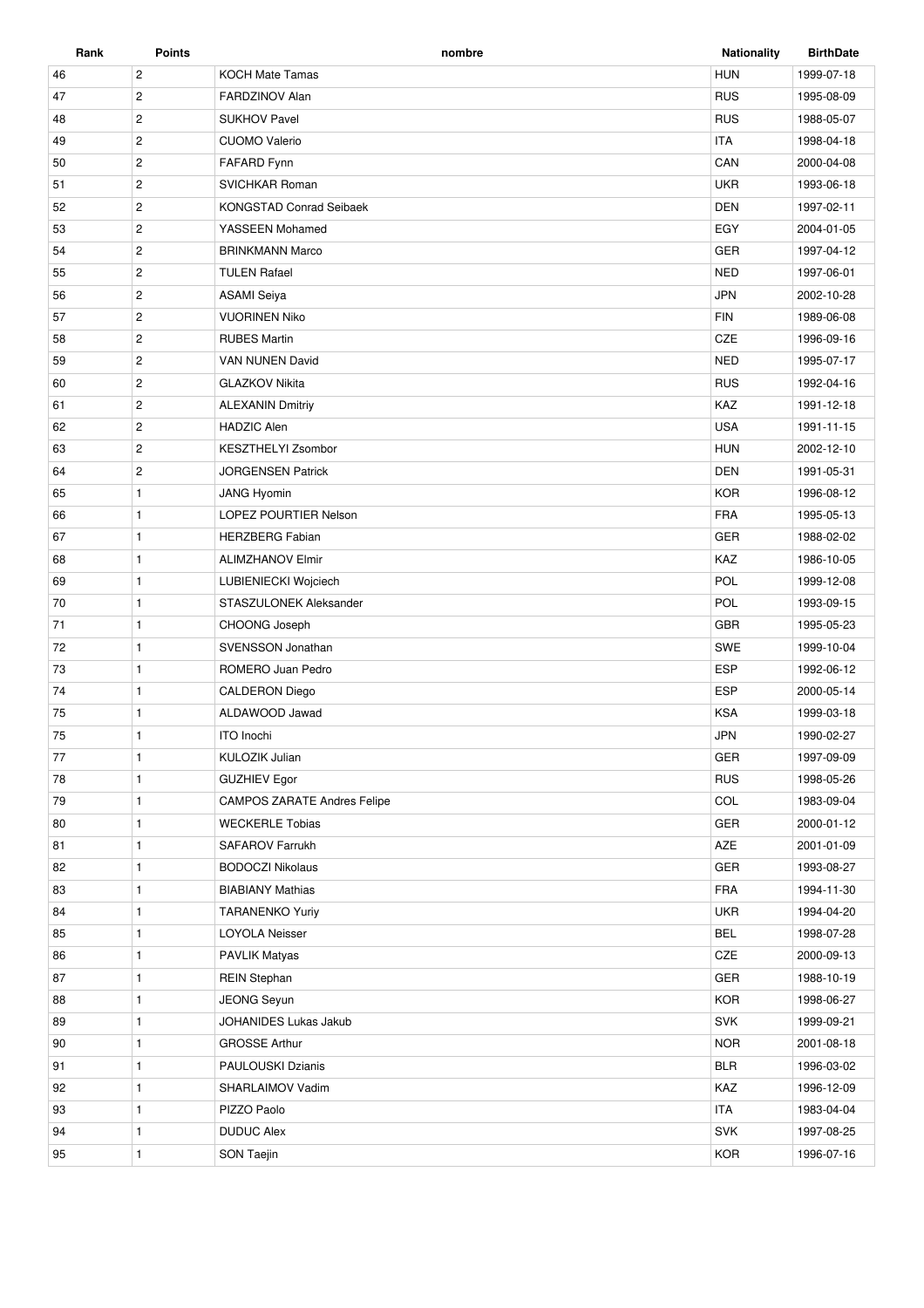| Rank | <b>Points</b> | nombre                      | <b>Nationality</b> | <b>BirthDate</b> |
|------|---------------|-----------------------------|--------------------|------------------|
| 96   | $\mathbf{1}$  | <b>NAGY David</b>           | <b>HUN</b>         | 1999-07-14       |
| 97   | 0,5           | <b>SZAPARY Tristan</b>      | <b>USA</b>         | 2001-10-18       |
| 98   | 0,5           | <b>CAMARGO Alexandre</b>    | <b>BRA</b>         | 1999-04-25       |
| 98   | 0,5           | <b>KOMATA Akira</b>         | <b>JPN</b>         | 1998-01-31       |
| 100  | 0,5           | LIMARDO Francisco           | <b>VEN</b>         | 1987-03-27       |
| 101  | 0,5           | <b>KUSHNERIK Ethan</b>      | <b>USA</b>         | 2003-07-20       |
| 102  | 0,5           | <b>KOSHMAN Nikita</b>       | <b>UKR</b>         | 2002-06-22       |
| 103  | 0,5           | <b>CORRENTI Baptiste</b>    | <b>FRA</b>         | 1994-08-08       |
| 104  | 0,5           | PEREIRA Yulen               | <b>ESP</b>         | 1995-07-12       |
| 105  | 0,5           | <b>JEAN JOSEPH Kendrick</b> | <b>FRA</b>         | 2001-05-08       |
| 106  | 0,5           | <b>GIANNOTTE Flavio</b>     | <b>LUX</b>         | 1995-05-06       |
| 107  | 0,5           | <b>NGUEFACK Lilian</b>      | <b>FRA</b>         | 1999-07-28       |
| 108  | 0,5           | <b>BONFERRONI Gabriel</b>   | SUI                | 1999-01-07       |
| 109  | 0,5           | AL DAWOOD Zakaria           | <b>KSA</b>         | 1987-10-08       |
| 110  | 0,5           | MAKIIENKO levgen            | <b>UKR</b>         | 1991-07-20       |
| 111  | 0,5           | AL ZAROONI Khalifa          | <b>UAE</b>         | 1996-11-09       |
| 112  | 0,5           | <b>GONELL Gerard</b>        | <b>ESP</b>         | 2000-11-21       |
| 113  | 0,5           | <b>PRINZ Niklas</b>         | <b>LUX</b>         | 2001-03-01       |
| 114  | 0,5           | <b>BELLMANN Lukas</b>       | <b>GER</b>         | 1995-01-14       |
| 115  | 0,5           | <b>GASCON Willian</b>       | <b>VEN</b>         | 1995-03-13       |
| 116  | 0,5           | <b>PIATTI Enrico</b>        | <b>ITA</b>         | 2002-02-26       |
| 117  | 0,5           | <b>HOUSIEAUX Marc</b>       | <b>BEL</b>         | 1988-11-08       |
| 118  | 0,5           | <b>HAMOLINE Gautier</b>     | <b>BEL</b>         | 1995-02-08       |
| 119  | 0,5           | KOLANCZYK Wojciech          | POL                | 1999-07-14       |
| 120  | 0,5           | PAOLINI Giacomo             | <b>ITA</b>         | 1998-07-20       |
| 121  | 0,5           | ROA Hernando                | COL                | 1995-08-30       |
| 122  | 0,5           | <b>VISMARA Federico</b>     | <b>ITA</b>         | 1997-07-10       |
| 123  | 0,5           | <b>CUPR Michal</b>          | CZE                | 1991-12-23       |
| 124  | 0,5           | <b>SERTAY Yerlik</b>        | KAZ                | 1998-09-19       |
| 125  | 0,5           | <b>MALCOTTI Lucas</b>       | SUI                | 1995-01-09       |
| 126  | 0,5           | FUHRIMANN Jonathan          | SUI                | 2002-03-15       |
| 127  | 0,5           | <b>BIRO Alexander</b>       | AUT                | 2001-11-19       |
| 128  | 0,5           | VON DER OSTEN Frederik      | DEN                | 1993-08-04       |
| 129  | 0,25          | <b>EWART Stephen</b>        | <b>USA</b>         | 1999-08-23       |
| 130  | 0,25          | <b>HABRAN Maxime</b>        | <b>BEL</b>         | 2000-12-04       |
| 131  | 0,25          | MUNZONE Edoardo             | <b>ITA</b>         | 1988-01-16       |
| 132  | 0,25          | <b>BAKOS Balint</b>         | <b>HUN</b>         | 1997-04-28       |
| 133  | 0,25          | STYMNE Jakob                | SWE                | 1996-07-25       |
| 134  | 0,25          | <b>TAFENAU Kasper</b>       | <b>EST</b>         | 2003-05-14       |
| 135  | 0,25          | <b>JANG Minhyeok</b>        | <b>KOR</b>         | 2000-01-11       |
| 136  | 0,25          | FABREGAT Angel              | <b>ESP</b>         | 1996-12-10       |
| 137  | 0,25          | HARPER Ido                  | <b>ISR</b>         | 1991-10-12       |
| 138  | 0,25          | <b>MARSH Philip</b>         | GBR                | 1994-10-23       |
| 139  | 0,25          | BOBROV Ilian                | <b>EST</b>         | 2000-11-07       |
| 140  | 0,25          | <b>BRAUN Rico</b>           | GER                | 1997-09-29       |
| 140  | 0,25          | <b>SCHMIER Robert</b>       | GER                | 1994-02-11       |
| 142  | 0,25          | ELSAYED Ahmed               | EGY                | 1998-07-13       |
| 143  | 0,25          | <b>MUELLER Leonard</b>      | SUI                | 2002-12-18       |
| 144  | 0,25          | KIM Jaewon                  | <b>KOR</b>         | 1998-02-04       |
| 145  | 0,25          | MATTSSON Axel               | SWE                | 1998-12-31       |
|      |               |                             |                    |                  |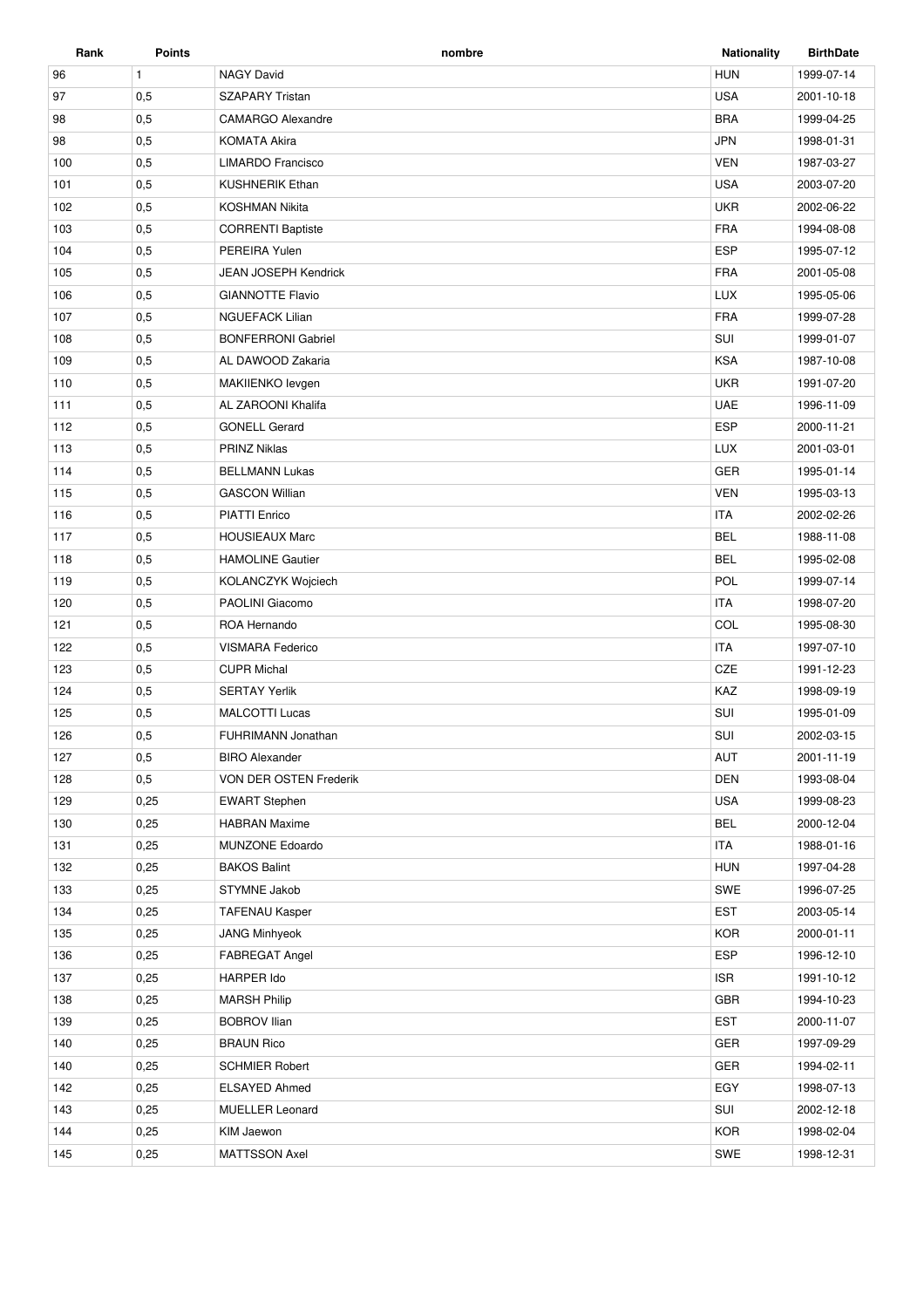| Rank | <b>Points</b> | nombre                              | <b>Nationality</b> | <b>BirthDate</b> |
|------|---------------|-------------------------------------|--------------------|------------------|
| 146  | 0,25          | <b>PAVLOV Kiril</b>                 | KAZ                | 2001-09-07       |
| 147  | 0,25          | GAVALDA Eugeni                      | <b>ESP</b>         | 1996-07-26       |
| 148  | 0,25          | <b>GALPER Stanislav</b>             | <b>ISR</b>         | 1999-01-10       |
| 149  | 0,25          | <b>JURKA Jakub</b>                  | CZE                | 1999-06-13       |
| 150  | 0,25          | KIM Myeongki                        | <b>KOR</b>         | 1998-07-25       |
| 151  | 0,25          | NOGANOWICZ Karol                    | POL                | 2001-10-17       |
| 152  | 0,25          | NIGGELER Michele                    | SUI                | 1992-03-10       |
| 153  | 0,25          | <b>METRAILLER Clement</b>           | SUI                | 1997-06-11       |
| 154  | 0,25          | <b>JENSEN August Lindstroem</b>     | <b>DEN</b>         | 2001-02-11       |
| 155  | 0,25          | <b>TYMOSHENKO Ruslan</b>            | <b>UKR</b>         | 1990-01-01       |
| 156  | 0,25          | <b>SVYSTIL Vitaliy</b>              | <b>UKR</b>         | 1999-10-26       |
| 157  | 0,25          | <b>SALM Markus</b>                  | <b>EST</b>         | 2004-04-26       |
| 158  | 0,25          | <b>BIELEC Maciej</b>                | POL                | 1997-09-17       |
| 159  | 0,25          | <b>HASANOV Ruslan</b>               | <b>AZE</b>         | 2001-01-26       |
| 160  | 0,25          | <b>LUGO Grabiel</b>                 | <b>VEN</b>         | 1996-09-19       |
| 161  | 0,25          | SHEPHERD Billy                      | <b>GBR</b>         | 2000-08-04       |
| 162  | 0,25          | VALLOSIO Andrea                     | <b>ITA</b>         | 1992-03-23       |
| 163  | 0,25          | SZALAY Jan                          | <b>SVK</b>         | 1992-06-29       |
| 164  | 0,25          | LAZZAROTTO Fabrizio                 | <b>BRA</b>         | 1999-05-01       |
| 165  | 0,25          | <b>HAURI</b> Ian                    | SUI                | 2002-06-10       |
| 166  | 0,25          | <b>ANTKIEWICZ Mateusz</b>           | POL                | 1993-11-02       |
| 166  | 0,25          | MATSUMOTO Ryu                       | <b>JPN</b>         | 2002-06-07       |
| 168  | 0,25          | <b>COUFAL Frantisek</b>             | CZE                | 2003-02-10       |
| 169  | 0,25          | <b>HANINA Saar</b>                  | <b>ISR</b>         | 1993-01-29       |
| 170  | 0,25          | <b>LUGONES RUGGERI Jesus Andres</b> | ARG                | 1991-12-26       |
| 170  | 0,25          | OPANASENKO Andrii                   | <b>UKR</b>         | 2003-06-04       |
| 172  | 0,25          | <b>OPALKA Michal</b>                | POL                | 1997-05-21       |
| 172  | 0,25          | <b>RUSSELL James</b>                | <b>GBR</b>         | 1999-03-30       |
| 174  | 0,25          | <b>LIPTAY Adam</b>                  | <b>HUN</b>         | 2001-07-19       |
| 175  | 0,25          | <b>ANDREWS Benjamin</b>             | <b>GBR</b>         | 2001-07-02       |
| 176  | 0,25          | <b>MORRIS George</b>                | <b>GBR</b>         | 1999-01-05       |
| 177  | 0,25          | <b>VERWAAL Crijn</b>                | <b>BEL</b>         | 1999-07-14       |
| 178  | 0,25          | <b>GORBACHUK Yevgeniy</b>           | <b>UKR</b>         | 1998-01-18       |
| 179  | 0,25          | <b>HUSSON Geoffroy</b>              | <b>BEL</b>         | 1993-02-12       |
| 180  | 0,25          | MATEVOSOV Artem                     | <b>UKR</b>         | 1998-04-14       |
| 181  | 0,25          | <b>CAPEK Martin</b>                 | CZE                | 1983-09-14       |
| 182  | 0,25          | <b>TAGLIARIOL Matteo</b>            | <b>ITA</b>         | 1983-01-07       |
| 183  | 0,25          | <b>RODNEY Adam</b>                  | <b>USA</b>         | 1985-05-16       |
| 184  | 0,25          | JEONG Jaewon                        | <b>KOR</b>         | 1997-07-11       |
| 185  | 0,25          | <b>FEROT Francois Xavier</b>        | <b>BEL</b>         | 1991-03-05       |
| 186  | 0,25          | <b>LIMARDO Jesus</b>                | <b>VEN</b>         | 1996-02-29       |
| 187  | 0,25          | ALHUSSAIN Ahmad Abbas I.            | <b>KSA</b>         | 1996-10-01       |
| 188  | 0,25          | <b>KELLY Christopher</b>            | SWE                | 2003-01-28       |
| 188  | 0,25          | OYA Kensuke                         | <b>JPN</b>         | 2002-06-18       |
| 190  | 0,25          | EL HAOUARI Abdelkarim               | <b>MAR</b>         | 1993-12-19       |
| 191  | 0,25          | <b>ALIEV Khalid</b>                 | AZE                | 2001-08-30       |
| 192  | 0,25          | <b>FREILICH Yuval Shalom</b>        | <b>ISR</b>         | 1995-01-24       |
| 192  | 0,25          | PITRA Pavel                         | CZE                | 1988-06-25       |
| 194  | 0             | <b>GUSMAN Agustin Adolfo</b>        | ARG                | 1998-02-21       |
| 195  | 0             | <b>BONGARD Louis</b>                | GER                | 2000-11-26       |
|      |               |                                     |                    |                  |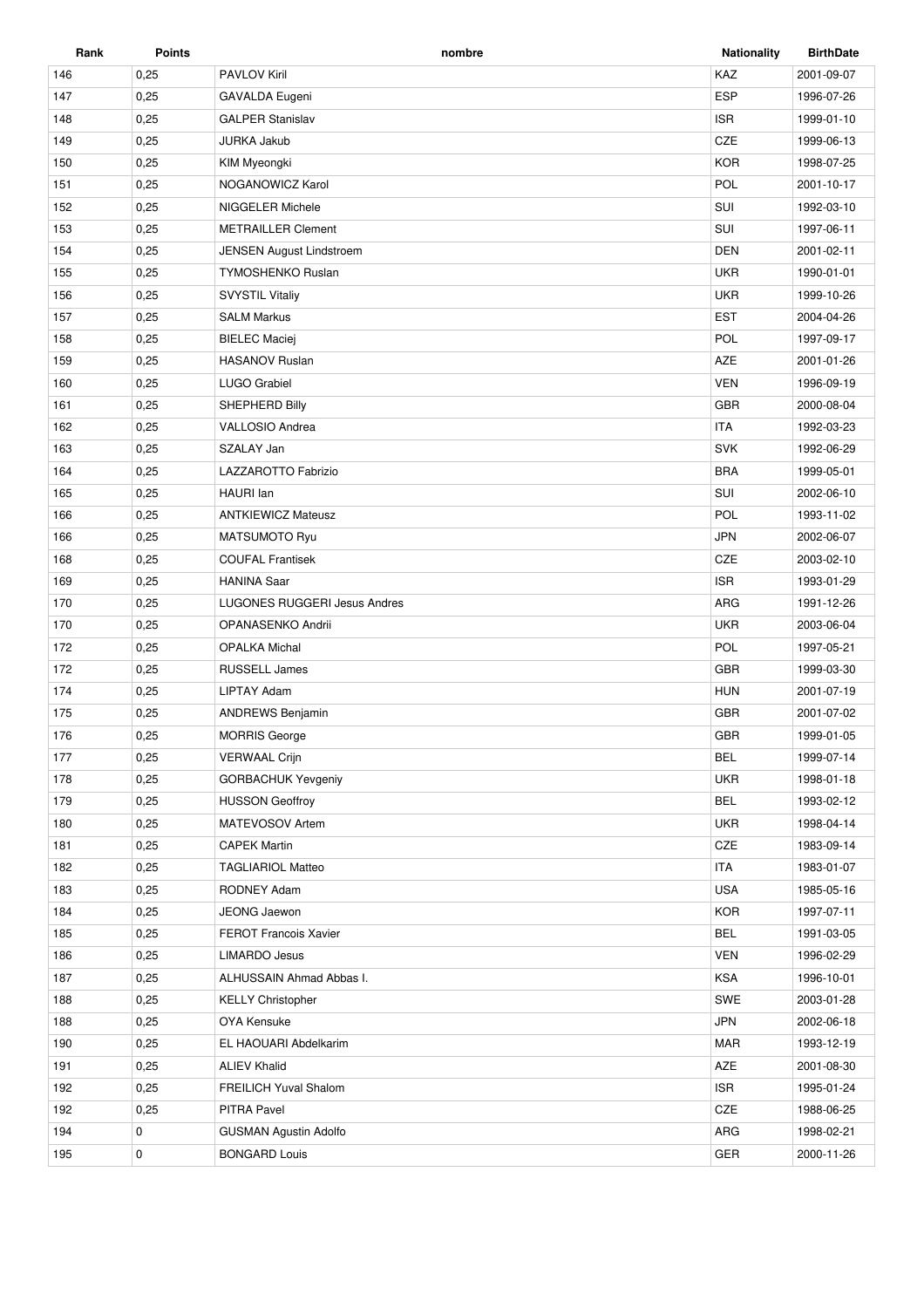| Rank | <b>Points</b> | nombre                      | <b>Nationality</b> | <b>BirthDate</b> |
|------|---------------|-----------------------------|--------------------|------------------|
| 195  | $\mathbf 0$   | <b>GORMAZ Javier Ivan</b>   | <b>ESP</b>         | 2001-01-31       |
| 197  | $\mathbf 0$   | <b>ALTAWEEL Hussain</b>     | <b>KSA</b>         | 2003-05-26       |
| 197  | 0             | <b>BROCHARD Theo</b>        | SUI                | 2003-05-23       |
| 199  | $\mathbf 0$   | SANCHEZ-LETHEM Paul James   | <b>GBR</b>         | 1994-07-01       |
| 200  | 0             | <b>ERBETTA Diego</b>        | SUI                | 2002-05-30       |
| 200  | $\mathbf 0$   | <b>ISKROV Svetlozar</b>     | <b>BUL</b>         | 1998-07-21       |
| 200  | $\mathbf 0$   | <b>MIDELTON Luidgi</b>      | <b>FRA</b>         | 1998-10-20       |
| 203  | 0             | <b>TACCANI Alessandro</b>   | ARG                | 1992-08-12       |
| 204  | 0             | <b>BRZOZOWSKI Seweryn</b>   | POL                | 1992-11-19       |
| 205  | $\mathbf 0$   | <b>VINEIS Sven</b>          | SUI                | 2003-12-19       |
| 206  | 0             | <b>CAVADINI Lazare</b>      | SUI                | 2002-07-29       |
| 207  | $\mathbf 0$   | <b>BARGUES Manuel</b>       | <b>ESP</b>         | 1995-02-23       |
| 208  | $\mathbf 0$   | <b>ESKOV Ruslan</b>         | <b>EST</b>         | 1998-09-09       |
| 209  | 0             | <b>BRUNOLD Bruce</b>        | SUI                | 1992-10-12       |
| 209  | $\mathbf 0$   | <b>GEITUNG Tomas</b>        | <b>NOR</b>         | 2000-07-27       |
| 211  | 0             | <b>OSWALD Charles-Eric</b>  | SUI                | 1996-10-09       |
| 212  | $\mathbf 0$   | <b>GRUNDER Pascal</b>       | SUI                | 2002-03-30       |
| 213  | $\mathbf 0$   | <b>SCHUHMANN Jan</b>        | <b>AUT</b>         | 2001-07-05       |
| 214  | 0             | <b>ALAKKAS Omar</b>         | <b>KSA</b>         | 2002-08-08       |
| 215  | 0             | <b>ROUBAILO Niels</b>       | <b>NED</b>         | 2003-11-04       |
| 216  | $\mathbf 0$   | <b>WICHT Matteo</b>         | SUI                | 2002-02-06       |
| 217  | 0             | NAKAJIMA Kou                | <b>JPN</b>         | 2000-10-06       |
| 218  | $\mathbf 0$   | <b>BALCAR Josef</b>         | CZE                | 1998-10-31       |
| 218  | $\mathbf 0$   | <b>SARRIO Raul</b>          | <b>ESP</b>         | 1993-09-11       |
| 220  | 0             | <b>BAUTISTA Jian Miguel</b> | PHI                | 2001-10-22       |
| 221  | $\mathbf 0$   | ROD Max                     | <b>POR</b>         | 1993-07-31       |
| 222  | 0             | <b>FURUTA Ikuo</b>          | <b>JPN</b>         | 1997-11-07       |
| 223  | $\mathbf 0$   | <b>SEKIHARA Rei</b>         | <b>JPN</b>         | 2001-09-26       |
| 224  | $\mathbf 0$   | <b>KEMP Nicolas</b>         | <b>BEL</b>         | 2001-09-11       |
| 225  | 0             | <b>ALOMAIRI Khalifah</b>    | <b>KSA</b>         | 1998-10-19       |
| 226  | $\mathbf 0$   | <b>TULEN Tristan</b>        | <b>NED</b>         | 1991-07-22       |
| 227  | $\mathbf 0$   | <b>GULIYEV Barat</b>        | AZE                | 2002-04-30       |
| 228  | 0             | <b>SCHUMACHER Cooper</b>    | <b>USA</b>         | 1994-09-30       |
| 229  | 0             | DAHLBO Benjamin             | <b>NOR</b>         | 2001-07-25       |
| 230  | 0             | FIRTH Jamie                 | GBR                | 1990-05-19       |
| 231  | 0             | <b>COHEN Yonatan</b>        | <b>ISR</b>         | 2003-06-05       |
| 232  | 0             | DAGANI Elia                 | SUI                | 1998-02-03       |
| 233  | 0             | <b>GUILLEMOT Yilu</b>       | <b>TPE</b>         | 1999-04-26       |
| 234  | 0             | <b>GUNPUT Satya</b>         | <b>MRI</b>         | 1991-10-30       |
| 234  | 0             | PALAZZI Giuliano Franco     | ARG                | 2001-09-20       |
| 234  | 0             | THEIN-SANDLER Adrien        | USA                | 1999-03-24       |
| 237  | $\mathbf 0$   | MURAYAMA Kentaro            | <b>JPN</b>         | 1998-03-11       |
| 238  | $\mathbf 0$   | <b>EAST William</b>         | <b>GBR</b>         | 1999-01-18       |
| 238  | 0             | LOMBANA MARTINEZ Simon      | COL                | 2002-12-05       |
| 238  | 0             | PORTMANN Nicolas            | SUI                | 2004-12-04       |
| 241  | $\mathbf 0$   | GALLAGHER PELLETIER Samuel  | CAN                | 1987-07-21       |
| 242  | 0             | RAMADAN Ibrahim             | EGY                | 2001-01-27       |
| 243  | 0             | <b>GRIFFITHS Ryan</b>       | <b>USA</b>         | 2000-02-23       |
| 244  | 0             | <b>ABED Faisal</b>          | KSA                | 1998-08-19       |
| 245  | 0             | <b>PONCIN Nicolas</b>       | <b>BEL</b>         | 1998-12-28       |
|      |               |                             |                    |                  |